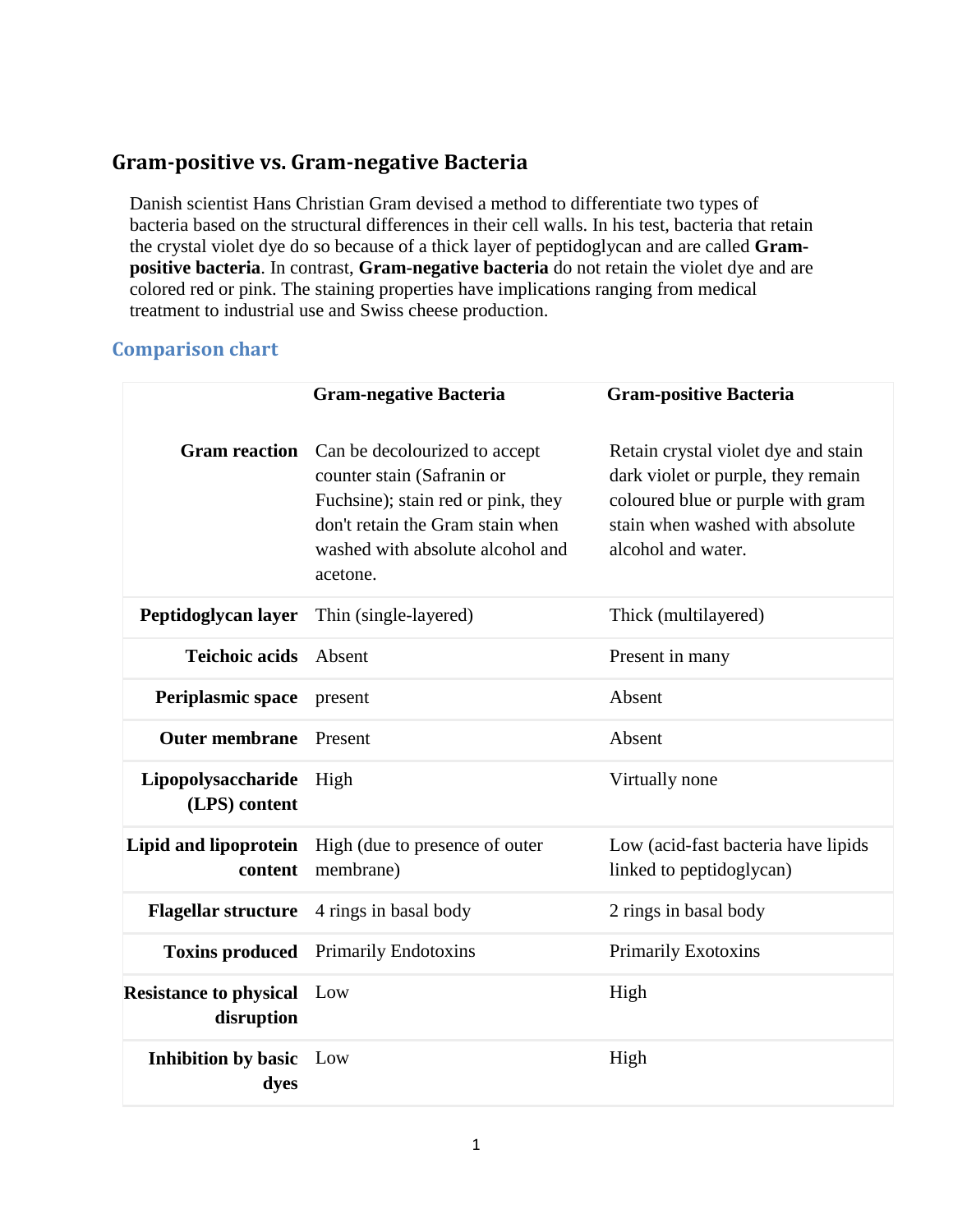|                                                    | <b>Gram-negative Bacteria</b>                                                                                                                | <b>Gram-positive Bacteria</b>                                                                                                                               |
|----------------------------------------------------|----------------------------------------------------------------------------------------------------------------------------------------------|-------------------------------------------------------------------------------------------------------------------------------------------------------------|
| <b>Susceptibility to</b> Low<br>anionic detergents |                                                                                                                                              | High                                                                                                                                                        |
| <b>Resistance to sodium</b> Low<br>azide           |                                                                                                                                              | High                                                                                                                                                        |
| <b>Resistance to drying</b>                        | Low                                                                                                                                          | High                                                                                                                                                        |
| <b>Cell wall composition</b>                       | The cell wall is 70-120 Armstrong<br>thick two layered. The lipid content<br>is 20-30% (High), whereas Murein<br>content is $10-20\%$ (Low). | The cell wall is 100-120 Armstrong<br>thick, single layered. The Lipid<br>content of the cell wall is low,<br>whereas Murein content is 70-80%<br>(Higher). |
| <b>Mesosome</b>                                    | Mesosome is less prominent.                                                                                                                  | Mesosome is more prominent.                                                                                                                                 |
|                                                    | Antibiotic Resistance More resistant to antibiotics.                                                                                         | More susceptible to antibiotics                                                                                                                             |



*Microscopic view of dental plaque, showing Gram-positive (purple) and negative (red) bacteria*